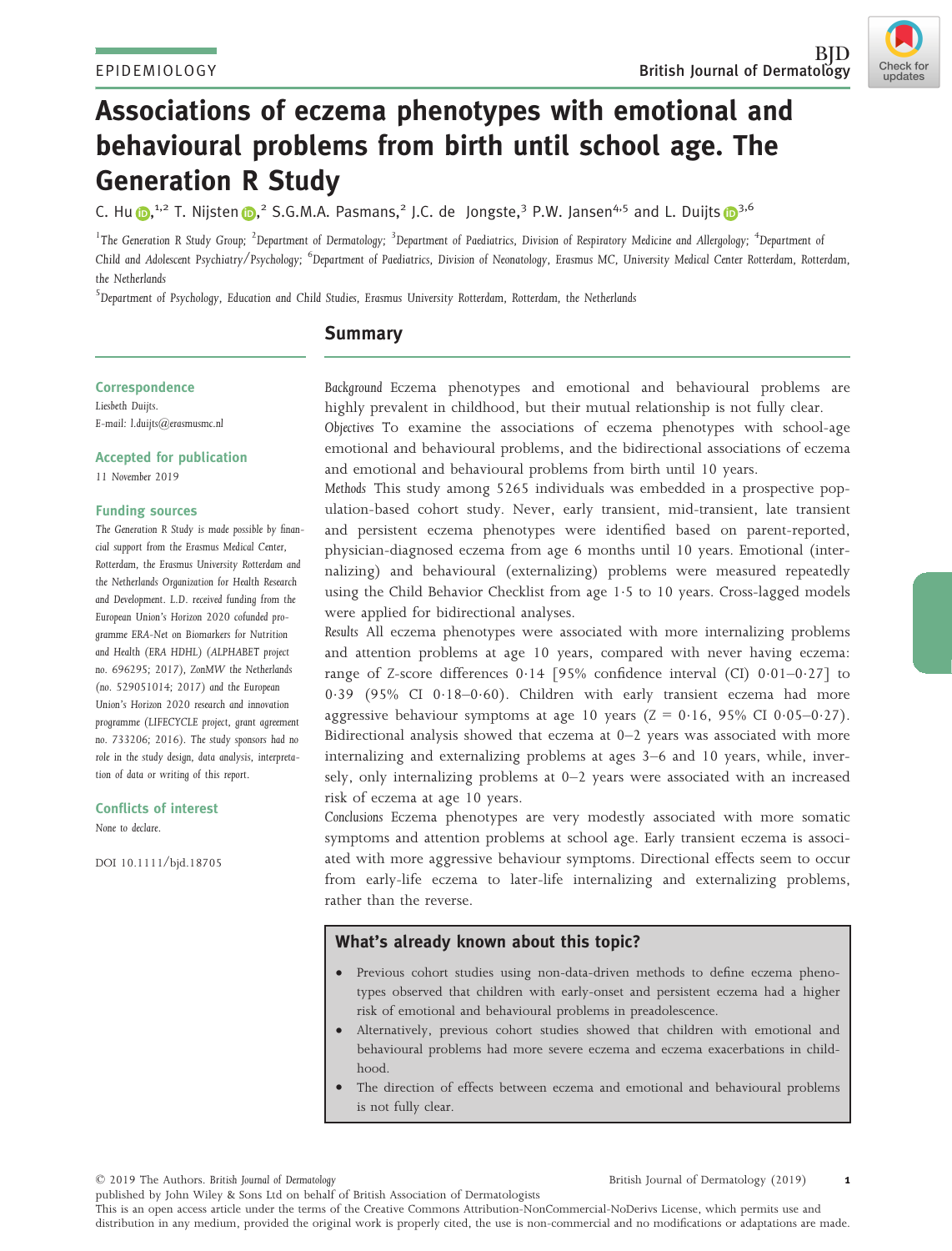# What does this study add?

- Taking the variability of eczema onset and persistence within and between children over time into account, all identified eczema phenotypes were very modestly associated with more somatic symptoms and attention problems at school age.
- Directional effects seem to occur from eczema leading to emotional and behavioural problems, rather than the reverse.
- Future research should focus on the effect of early optimal eczema management on mental health disorders in children later in life.

Eczema is a common skin disorder in early life. Both genetic and environmental early-life factors affect the risk of childhood eczema.<sup>1,2</sup> Psychopathological problems also seem to be involved.3–<sup>5</sup> We previously showed that maternal psychiatric symptoms during pregnancy were associated with an increased risk of childhood eczema, independently of maternal psychiatric symptoms after birth or paternal psychiatric symptoms.<sup>6</sup> Stress, as a proxy of these problems, could shift the balance towards type 2 T helper cells via the hypothalamic–pituitary–adrenal axis and sympathetic adrenomedullary system, leading to more susceptibility to atopic diseases.<sup>7</sup> It is not clear whether a child's emotional and behavioural problems affect the risk of eczema.

Previous systematic reviews and large survey studies showed that children in all age groups with eczema had more emotional problems, anxiety, depression, attention deficit hyperactivity disorders and conduct disorders<sup>5,8–10</sup> than children who never had eczema. Taking the onset of eczema into account, it was shown that children with early-onset, transient and chronic eczema had increased risks of emotional and behavioural problems at age 10– 15 years.<sup>11,12</sup> Alternatively, previous studies showed that children with emotional and behavioural problems had more severe eczema and eczema exacerbations at ages 3-18 years.<sup>3,4,9,10</sup> Thus, the effects between eczema and emotional and behavioural problems could be in both directions.<sup>9</sup>

Eczema phenotypes take into account the variability of eczema onset and persistence within and between individuals over time.<sup>13</sup> Using eczema phenotypes might clarify which children with eczema in early life are most at risk of emotional and behavioural problems later in life. Additionally, bidirectional analyses could reveal whether eczema leads to emotional and behavioural problems or the reverse. Therefore, we aimed to examine the associations of eczema phenotypes from birth until age 10 years with school-age emotional and behavioural problems among 5265 individuals in a population-based prospective cohort study. Next, we examined the associations of eczema with emotional and behavioural problems from birth until age 10 years bidirectionally.

# Patients and methods

### Study design

This study was embedded in the Generation R Study, a population-based prospective cohort study from early fetal life onwards in Rotterdam, the Netherlands. Eligible women were those who were living in Rotterdam and who had an expected delivery date from April 2002 to January 2006, as described previously.<sup>14</sup> The children form a prenatally recruited birth cohort that will be followed at least until young adulthood. Around the age of 10 years, all children were invited to visit our research centre in the Erasmus MC Sophia Children's Hospital to participate in hands-on measurements, advanced imaging modalities, behavioural observations and biological sample collection. The study was approved by the medical ethical committee of the Erasmus MC, University Medical Center Rotterdam, Rotterdam, the Netherlands. Written informed consent was obtained from parents or legal guardians. For the current analysis, children were included if they had available information on eczema on at least three timepoints to create eczema phenotypes, and any assessment of emotional and behavioural problems from birth until the age of 10 years. In total, 5265 children were included (Fig. S1; see Supporting Information).

#### Eczema phenotypes

Information on physician-diagnosed eczema was obtained from parental-reported questionnaires at the ages of 6 months and 1, 2, 3, 4 and 10 years: 'Was your child diagnosed with eczema in the last 6 months/last year by a general practitioner or physician in the hospital?' (no; yes). In children with available data on physician-diagnosed eczema on at least three timepoints, we previously identified five eczema phenotypes, namely never, early transient, mid-transient, late transient and persistent eczema.<sup>13</sup> The children were assigned to the eczema phenotype for which they had the highest posterior probability. Data on ever having eczema were collected by parentreported questionnaires at 10 years of age: 'Has your child ever had eczema diagnosed by a doctor?'.

#### Emotional and behavioural problems

The Child Behavior Checklist (CBCL) was used to assess parentreported child emotional and behavioural problems. This instrument has proven to be reliable and valid in various population samples from different countries and cultures.<sup>15,16</sup> The symptoms were measured at median (interquartile range) ages of 1.5  $(1.5-1.6)$ , 3.0  $(3.0-3.1)$ , 6.0  $(5.8-6.2)$  and 9.7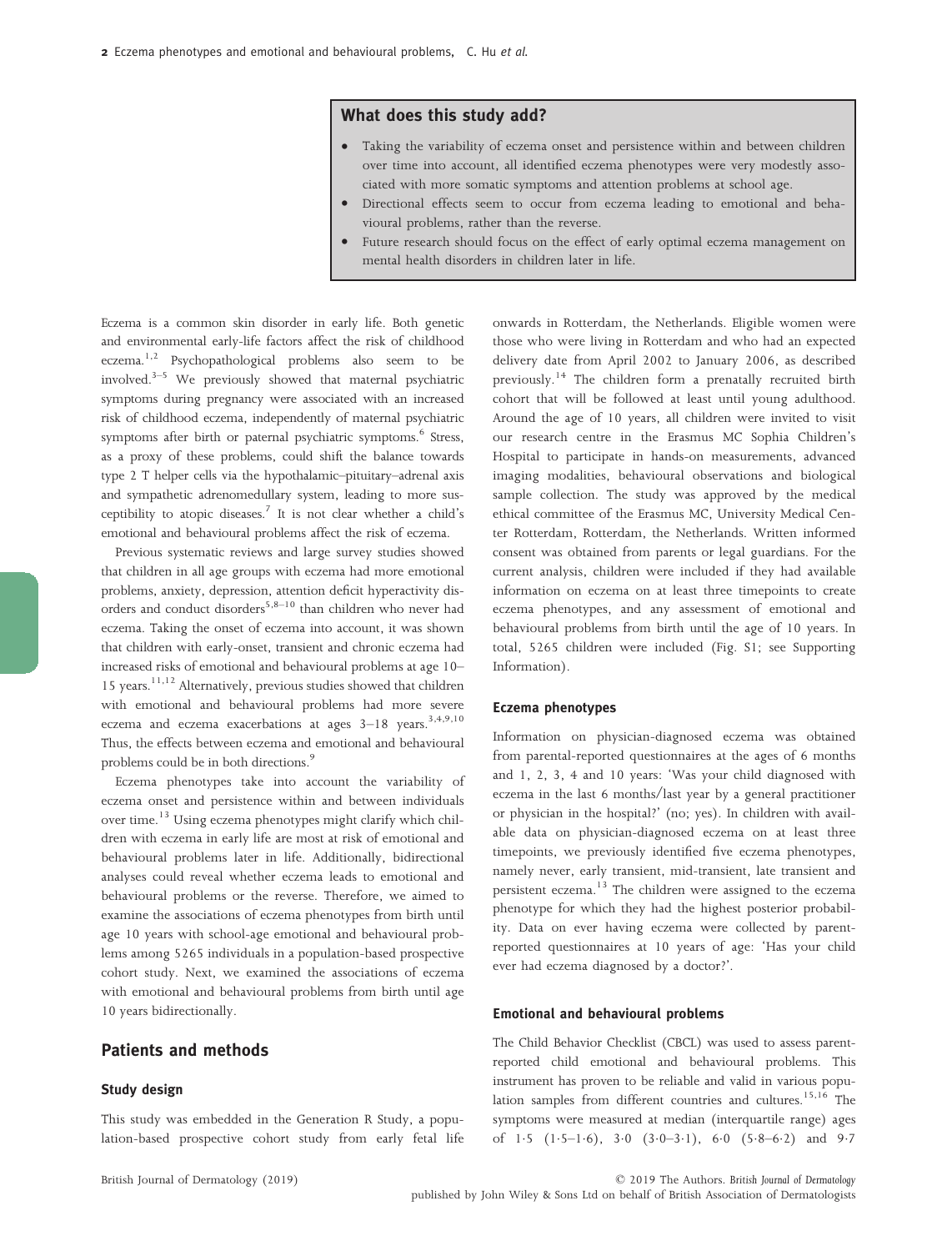$(9.6-9.8)$  years. At the ages of 1.5, 3 and 6 years, the preschool CBCL version for children aged 1.5–5 years (CBCL/1.5– 5) was used.<sup>17</sup> At the age of 10 years, the school-age version of the CBCL for children aged 6–18 years was used (CBCL/6– 18).

The CBCL consists of empirically derived broadband scales and syndrome scales. We used two broadband scales and five syndrome scales based on the strongest associations with eczema observed in previous studies. $3-5,8-12$  We examined the broadband scale of internalizing problems, a measure of emotional problems, and the three comprising syndrome scales of anxious-depressed, withdrawn-depressed and somatic symptoms (e.g. constipation, dizziness, headaches). We also examined the broadband scale externalizing problems, a measure of behavioural problems, and the two comprising syndrome scales of attention problems and aggressive behaviour symptoms at ages  $1.5$ , 3 and 5 years, and only aggressive behaviour symptoms at age 10 years. In CBCL/6–18, attention problems are not part of externalizing problems due to their sizeable factor in both broadband scales in factor analysis.<sup>15</sup> Scale scores were log, quadratic and square-root transformed and then standardized because of non-normal distributions.

### Covariates

Information on maternal age, parity (multiparous; nulliparous), education (primary or secondary school; higher than secondary school) and parental history eczema, allergy or asthma (no; yes) was available from questionnaires obtained at enrolment. Maternal psychiatric symptoms during pregnancy were defined using the Global Severity Index.<sup>18</sup> The child's sex, gestational age at birth and birthweight were obtained from midwives and hospital records, and ethnic origin (European; non-European) was defined based on the parents' country of birth according to Statistics Netherlands.<sup>19</sup> Postnatal questionnaires provided information on breastfeeding at 2, 6 and 12 months after birth, which was combined into never vs. ever, and on sleep problems at 2 months after birth (no; yes).

#### Statistical analysis

We compared the characteristics of those included and not included in our study using Pearson's  $\chi^2$ -test, an independentsamples t-test and the Mann–Whitney U-test. We examined the associations of eczema phenotypes with internalizing and externalizing problems, and comprising syndrome scales, at age 10 years using linear regression models. Next, crosslagged models were used to examine bidirectional associations of eczema with internalizing and externalizing problems, and comprising syndrome scales, from birth until 10 years. Crosslagged models allow associations between two repeatedly measured variables to be examined in both directions simultaneously while accounting for continuity between the repeated measures over time. With this method, we were able to disentangle the predominant direction of the observed association between eczema and emotional and behavioural problems.

In order to make a more balanced model, three age categories (0–2, 3–6 and 10 years) were defined based on the prevalence of physician-diagnosed eczema and distribution of CBCL scales. We examined cross-lagged effects, cross-sectional effects and stability effects. A conceptual model of the studied cross-lagged associations is presented in Figure S2 (see Supporting Information). Bidirectional associations of withdrawn-depressed symptoms were not studied because this scale was not assessed by CBCL/15–5. All analyses were adjusted for potential confounders, which were selected from the literature based on whether they were strongly related to eczema and internalizing and externalizing problems, and were not in the causal pathway. Therefore maternal age; parity; history of eczema, allergy or asthma; and child's birthweight were not included in the model. We assumed that data were missing at random. The amount of missing data in covariates was  $\leq$  21%, and 125 datasets were created using multiple imputation by chained equations.

The class assignment was sampled using the participant-specific posterior class probabilities determined by the latent class growth model in regression modelling based on the posterior probabilities, in order to take into account the uncertainty of eczema phenotype class assignment. The size and direction of the effect estimates were similar when we used complete-case analyses, and therefore we present only the results based on imputed data. For more easy interpretation, we also examined the associations of eczema phenotypes with borderline clinical cutoffs of the internalizing and the externalizing problem scales (< 84th vs.  $\geq$  84th percentile) and syndrome scales (< 80th vs.  $\geq$  80th percentile).  $^{15}$ 

All research questions, including defined exposure definitions and outcomes, and statistical analyses, were determined a priori, discussed with the principal investigators and study team members, and adapted where appropriate. No post hoc analyses were performed. We did not adjust for multiple testing, because the used syndrome scales were related to each other and examined under the same hypothesis. All measures of association are presented as Z-score differences or odds ratios (ORs), together with their corresponding 95% confidence intervals (CIs). Imputation and regression analyses were performed using the packages 'mice' (version 330) and 'stats' (version  $3.5.2$ ) in R version  $3.5.2$ ,  $20.21$  and cross-lagged analyses were performed in Mplus version  $8.2$ .<sup>22</sup>

# Results

#### Characteristics of the cohort

The characteristics of the children and their mothers are shown in Table 1. Rates of physician-diagnosed eczema ranged from 16% at age 6 months to 6% at age 10 years, and 23% of children had ever had eczema at age 10 years. Compared with children who were included in the analysis, those not included had mothers who had lower education and more often had psychiatric symptoms and a history of asthma, allergy or eczema (Table S1; see Supporting Information). Children not included were more often of non-European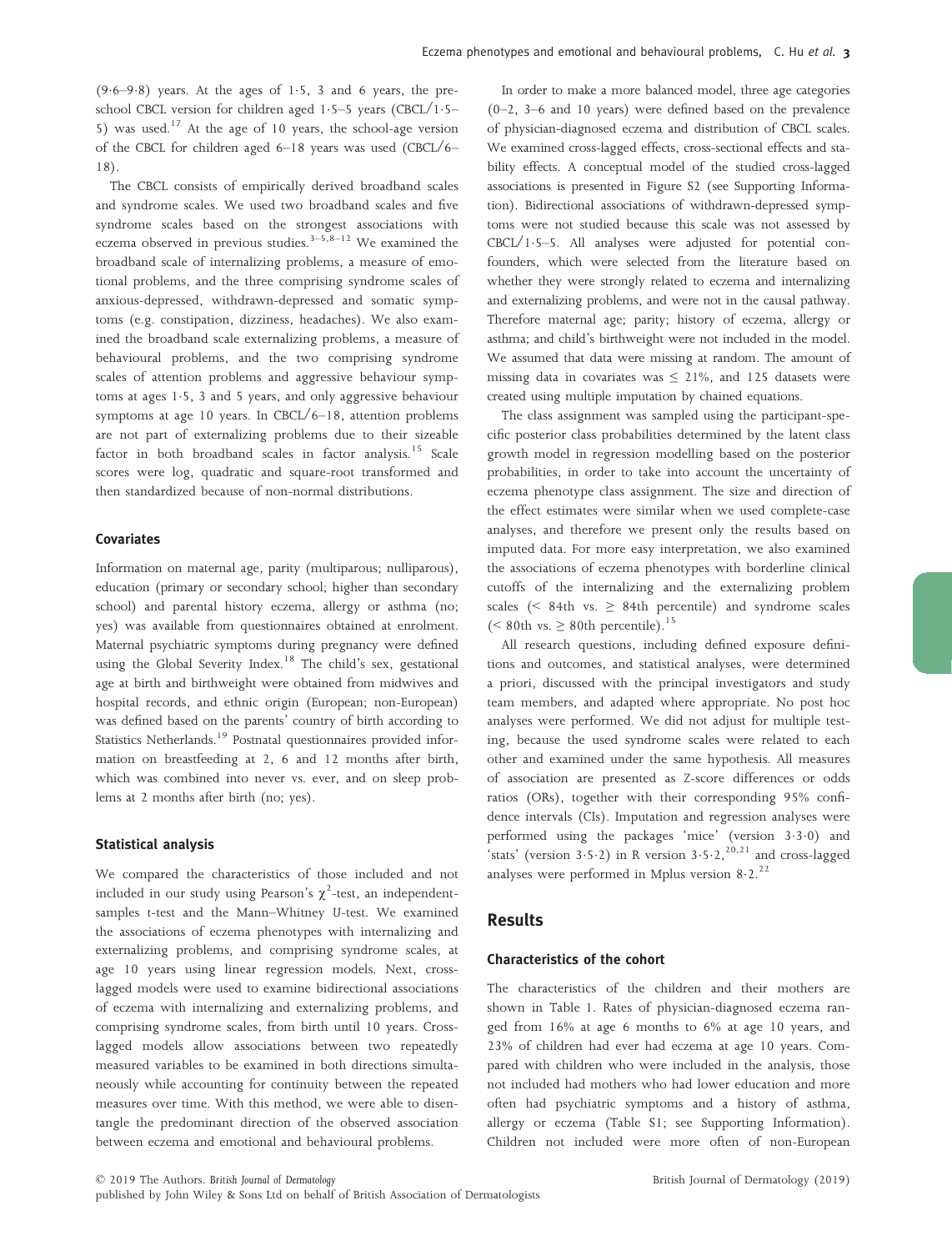Table 1 Characteristics of the children and their mothers

|                                                                                 |                             | Never eczema phenotype | Ever eczema phenotype <sup>a</sup> |
|---------------------------------------------------------------------------------|-----------------------------|------------------------|------------------------------------|
|                                                                                 | All patients ( $N = 5265$ ) | $(n = 3995)$           | $(n = 1270)$                       |
| Maternal characteristics                                                        |                             |                        |                                    |
| Age at enrolment (years), mean $\pm$ SD                                         | $31.5 \pm 4.6$              | $31.5 \pm 4.6$         | $31.4 \pm 4.6$                     |
| Parity, nulliparous, n (%)                                                      | 3072 (58)                   | 2280(57)               | 792 (62)                           |
| Maternal education, higher, n (%)                                               | 3001(57)                    | 2277(57)               | 724(57)                            |
| Maternal psychiatric symptom scale, median (IQR)                                | $0.1(0.1-0.3)$              | $0.1(0.1-0.3)$         | $0.2(0.1-0.3)$                     |
| Child characteristics                                                           |                             |                        |                                    |
| Sex, female, $n$ $(\%)$                                                         | 2652(50)                    | 2041(51)               | 611(48)                            |
| Gestational age at birth (weeks), median (IQR)                                  | $40.1(39.0-41.0)$           | $40.1(39.0-41.0)$      | $40.1(39.0-41.0)$                  |
| Birthweight (g), mean $\pm$ SD                                                  | $3446 \pm 567$              | $3454 \pm 569$         | $3422 \pm 559$                     |
| Ethnicity, non-European, n (%)                                                  | 1331(25)                    | 984(25)                | 347(27)                            |
| Breastfeeding, ever, $n$ (%)                                                    | 4857 (92)                   | 3695(93)               | 1162(92)                           |
| Sleep problems at 2 months, yes, $n$ (%)                                        | 615(12)                     | 447(11)                | 168(13)                            |
| Eczema phenotypes, n $(\%)^b$                                                   |                             |                        |                                    |
| Never                                                                           | 3995 (76)                   | 3995 (100)             | $\mathbf{0}$                       |
| Early transient                                                                 | 434(8)                      | $\overline{0}$         | 434(34)                            |
| Mid-transient                                                                   | 302(6)                      | $\overline{0}$         | 302(24)                            |
| Late transient                                                                  | 412(8)                      | $\overline{0}$         | 412(32)                            |
| Persistent                                                                      | 122(2)                      | $\overline{0}$         | 122(10)                            |
| Emotional and behavioural problems at age 10 years, median item score $(IQR)^b$ |                             |                        |                                    |
| Internalizing problems                                                          | $3(1-7)$                    | $3(1-6)$               | $4(2-7)$                           |
| Anxious-depressed symptoms                                                      | $1(0-3)$                    | $1(0-3)$               | $1(0-3)$                           |
| Withdrawn-depressed symptoms                                                    | $1(0-2)$                    | $0(0-2)$               | $1(0-2)$                           |
| Somatic symptoms                                                                | $1(0-2)$                    | $1(0-2)$               | $1(0-2)$                           |
| Externalizing problems                                                          | $2(0-5)$                    | $2(0-5)$               | $3(1-6)$                           |
| Aggressive behaviour symptoms                                                   | $2(0-4)$                    | $1(0-4)$               | $2(0-5)$                           |
| Attention problems                                                              | $2(1-5)$                    | $2(1-5)$               | $3(1-6)$                           |

Values are presented after imputation. <sup>a</sup>Ever eczema phenotype consists of early transient, mid-transient, late transient and persistent eczema phenotypes. <sup>b</sup>Data were not imputed, and were missing for ever/never eczema at age 10 years (29%), and emotional and behavioural problems at age 15 (12%), 3 (12%), 6 (13%) and 10 years (26%).

ethnicity and never breastfed, and had a lower gestational age and birthweight.

# Eczema phenotypes and internalizing problems in school-age children

Compared with children who had never had eczema, those who had ever had eczema had more internalizing problems, including more anxious-depressed and somatic symptoms at age 10 years - Z-score differences (95% CI)  $0.21$  (0.14– 0.29), 0.10  $(0.02-0.17)$  and 0.29  $(0.22-0.37)$ , respectively (Table 2) – but not withdrawn-depressed symptoms. Compared with the never eczema phenotype, all eczema phenotypes were associated with more internalizing problems [range  $0.14$  (95% CI 0.01-0.27) to 0.30 (95% CI 0.10-051)] and an increased risk of somatic symptoms [range  $0.13$  (95% CI 0.01-0.24) to 0.39 (95% CI 0.18-0.60)]. When we used borderline clinical cutoffs, children with early

Table 2 Associations of eczema phenotypes with internalizing problems at age 10 years

|                 | Internalizing problems | Anxious-depressed symptoms | Withdrawn-depressed symptoms | Somatic symptoms         |
|-----------------|------------------------|----------------------------|------------------------------|--------------------------|
| Never           | Reference              | Reference                  | Reference                    | Reference                |
| Ever            | $0.21(0.14 - 0.29)*$   | $0.10(0.02-0.17)$ *        | $0.05 (-0.02 - 0.12)$        | $0.29$ $(0.22 - 0.37)^*$ |
| Never           | Reference              | Reference                  | Reference                    | Reference                |
| Early transient | $0.20(0.09-0.31)^*$    | $0.10 (-0.02 - 0.21)$      | $0.09$ $(-0.02 - 0.20)$      | $0.23$ $(0.12 - 0.34)^*$ |
| Mid-transient   | $0.14(0.01-0.27)$ *    | $0.12 (-0.01 - 0.25)$      | $0.12 (-0.01 - 0.25)$        | $0.15(0.02-0.27)$ *      |
| Late transient  | $0.14(0.03-0.25)$ *    | $0.07$ $(-0.04 - 0.19)$    | $0.09$ (-0.03-0.20)          | $0.13(0.01-0.24)$ *      |
| Persistent      | $0.30(0.10-0.51)^*$    | $0.18 (-0.03 - 0.38)$      | $0.00 (-0.20 - 0.21)$        | $0.39$ $(0.18 - 0.60)*$  |

Values are average standardized regression coefficients (Z-scores) (95% confidence intervals) from linear regression models. The reference group is the never eczema (phenotype) group. Models were adjusted for maternal education and psychiatric symptoms, and child's sex, gestational age, ethnicity, breastfeeding and sleep disturbances.  $*P < 0.05$ .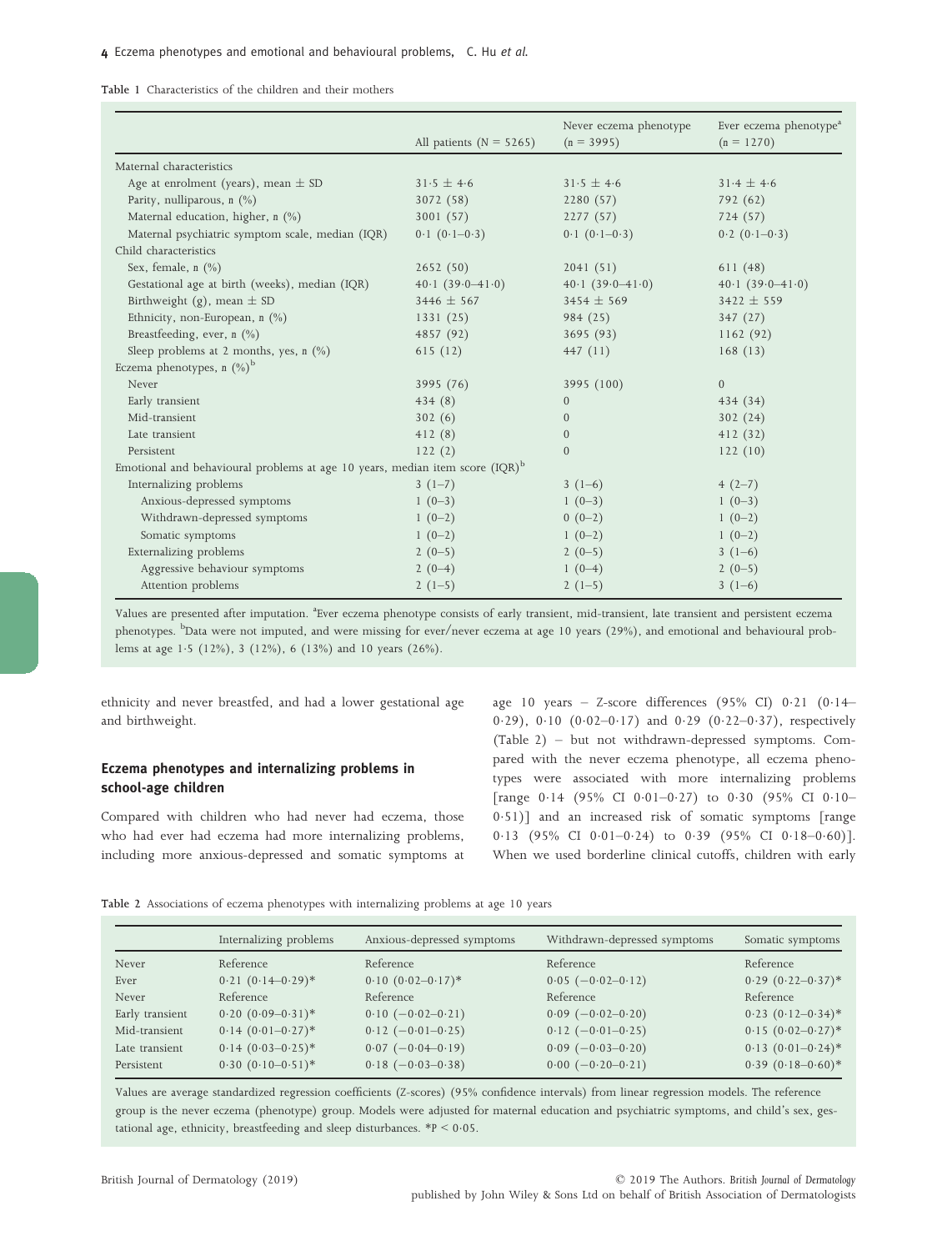| Table 3 Associations of eczema phenotypes with externalizing problems at age 10 years |  |  |  |  |  |  |
|---------------------------------------------------------------------------------------|--|--|--|--|--|--|
|                                                                                       |  |  |  |  |  |  |

|                 | Externalizing problems   | Aggressive behaviour symptoms | Attention problems     |
|-----------------|--------------------------|-------------------------------|------------------------|
| Never           | Reference                | Reference                     | Reference              |
| Ever            | $0.13$ $(0.06 - 0.21)^*$ | $0.12 (0.05 - 0.19)^*$        | $0.15(0.08-0.23)*$     |
| Never           | Reference                | Reference                     | Reference              |
| Early transient | $0.16$ $(0.04 - 0.27)^*$ | $0.16$ $(0.05-0.27)*$         | $0.20(0.09-0.31)^*$    |
| Mid-transient   | $0.12$ (-0.01-0.25)      | $0.12 (-0.01 - 0.25)$         | $0.21 (0.08 - 0.34)^*$ |
| Late transient  | $0.08 (-0.03 - 0.20)$    | $0.10 (-0.01 - 0.22)$         | $0.15(0.04 - 0.26)$ *  |
| Persistent      | $0.05 (-0.16 - 0.26)$    | $0.04 (-0.17 - 0.24)$         | $0.24~(0.04 - 0.45)*$  |

Values are average standardized regression coefficients (Z-scores) (95% confidence intervals) from linear regression models. The reference group is the never eczema (phenotype) group. Models were adjusted for maternal education and psychiatric symptoms, and child's sex, gestational age, ethnicity, breastfeeding and sleep disturbances.  $*P < 0.05$ .

transient, late transient and persistent eczema had the highest risks of somatic symptoms at age 10 years: ORs 1.61 (95% CI 1·26–2·04), 1·43 (95% CI 1·12–1·83) and 2·37 (95% CI<br>1·53–3·66), respectively (Table S2; see Supporting respectively (Table S2; see Supporting Information).

# Eczema phenotypes and externalizing or attention problems in school-age children

Compared with children who had never had eczema, those who had ever had eczema had more externalizing problems, including more symptoms of aggressive behaviour, and attention problems: Z-score differences  $(95\% \text{ CI})$  0.13  $(0.06-0.21)$ ,  $0.12$   $(0.05-0.19)$  and  $0.15$   $(0.08-0.23)$ , respectively (Table 3). Compared with the never eczema phenotype, only early transient eczema was associated with more externalizing problems, including more symptoms of aggressive behaviour: Z-scores 0.16 (95% CI 0.04-0.27) and 0.16 (95% CI 0.05-0.27). All eczema phenotypes were associated with more attention problems: Z-score range  $0.15$  (95% CI  $0.04-0.26$ ) to  $0.24$ (95% CI 0·04-0·45). When we used borderline clinical cutoffs, children with early transient, mid-transient and persistent eczema had the highest risks of attention problems: OR range 1.36 (95% CI 1.02-1.81) to 1.74 (95% CI 1.08-2.79) (Table S3; see Supporting Information).

# Direction of associations between eczema and emotional and behavioural problems

Figure 1 and Table S4 (see Supporting Information) show the bidirectional associations between eczema and internalizing problems. Cross-lagged effects showed that compared with children without eczema at ages 0–2 years, those with eczema at ages 0–2 years had more internalizing problems at ages 3–6 years and 10 years: Z-score differences 0.08 (95% CI 0.02-0.15) and 0.09 (95% CI 0.02-0.16) (Fig. 1a). This included more anxious-depressed symptoms at ages 3–6 years (Z-score difference  $0.08$ ,  $95\%$  CI  $0.02-0.15$ ) (Fig. 1b) and more somatic symptoms at ages 3–6 years and 10 years (Z-score differences 0.11, 95% CI 0.04-0.18, and 0.13, 95% CI 0.05-020) (Fig. 1c). Reversely, cross-lagged effects showed that children with more internalizing problems at ages 0–2 years had an increased risk of eczema only at age 10 years: OR 1.19 (95% CI  $1.00-1.40$ ) per point increase in internalizing problem scale) (Fig. 1a). No associations of anxious-depressed or somatic symptoms with later eczema were observed (Fig. 1b, c).

Figure 2 and Table S4 (see Supporting Information) show the bidirectional associations between eczema and externalizing problems. Cross-lagged effects showed that compared with children without eczema at ages 0–2 years, children with eczema at ages 0–2 years had more externalizing problems at age 10 years only (Z-score difference  $0.08$ ,  $95\%$  CI  $0.01-0.14$ ) (Fig. 2a), including more aggressive behaviour at age 10 years (Z-score difference  $0.08$ ,  $95\%$  CI  $0.01-0.14$ ) (Fig. 2b). Compared with children without eczema at ages 0–2 and 3–6 years, children with eczema in those age groups had more attention problems at age 10 years [Z-score differences 0.09 (95% CI  $0.02-0.15$ ) and  $0.10$  (95% CI  $0.01-0.19$ ), respectively] (Fig. 2c). Reversely, no associations of early externalizing problems or the related syndrome scales with later eczema were observed (Fig. 2). The full results of the cross-sectional and stability effects of eczema with internalizing and externalizing problems are presented in Table S4 (see Supporting Information).

### **Discussion**

In this population-based prospective cohort study, we observed that children who had ever had eczema had more emotional (internalizing) and behavioural (externalizing) problems at the age of 10 years than children without eczema. All eczema phenotypes were consistently but very modestly associated with more somatic symptoms and attention problems at school age. Additionally, children with early transient eczema had more aggressive behaviour symptoms at school age. The directions of effects were predominantly present for eczema until 2 years leading to increased internalizing and externalizing problems at school age rather than the reverse.

We observed that children who had ever had eczema had more internalizing and externalizing problems at school age. These results are in line with previous meta-analyses. $3-5,10$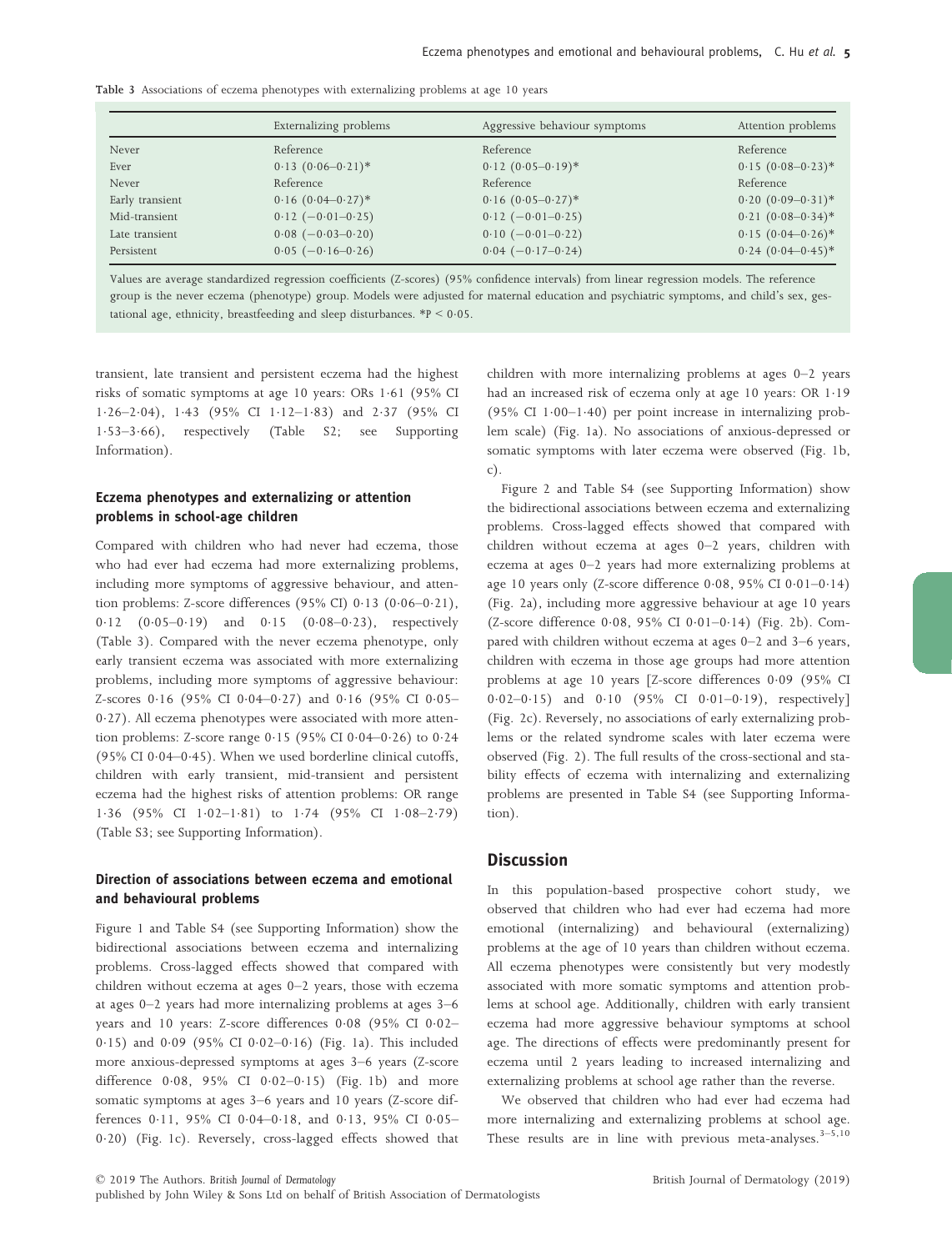

Fig 1. Bidirectional associations between eczema and internalizing problems. Directions of associations between physician-diagnosed eczema and (a) internalizing problems, (b) anxious-depressed symptoms and (c) somatic symptom from birth until age 10 years. The arrows indicate the directions of the associations. Values are average standardized regression coefficients for internalizing problems as the outcome, and odds ratios for eczema as the outcome (reference group: no eczema) derived from linear or logistic regression models, using cross-lagged modelling. Models were adjusted for maternal education and psychiatric symptoms, and child's sex, gestational age, ethnicity, breastfeeding and sleep disturbances. \*P < 005. The corresponding 95% confidence intervals of the cross-lagged effects, and the effect estimates of the cross-sectional and stability effects are shown in Table S4 (see Supporting Information).

Concerning the internalizing problems, we observed that children who had ever had eczema had more anxious-depressed symptoms only, but not when we grouped children based on the onset and persistence over time using data-driven analysis. In contrast, previous meta-analyses showed that children with eczema had more anxious and depressed symptoms.<sup>4,5</sup> The differences in results might partly be explained by our study population, which consists of relatively healthy and young children until age 10 years, compared with previous studies consisting of patients and children until 18 years. Those studies observed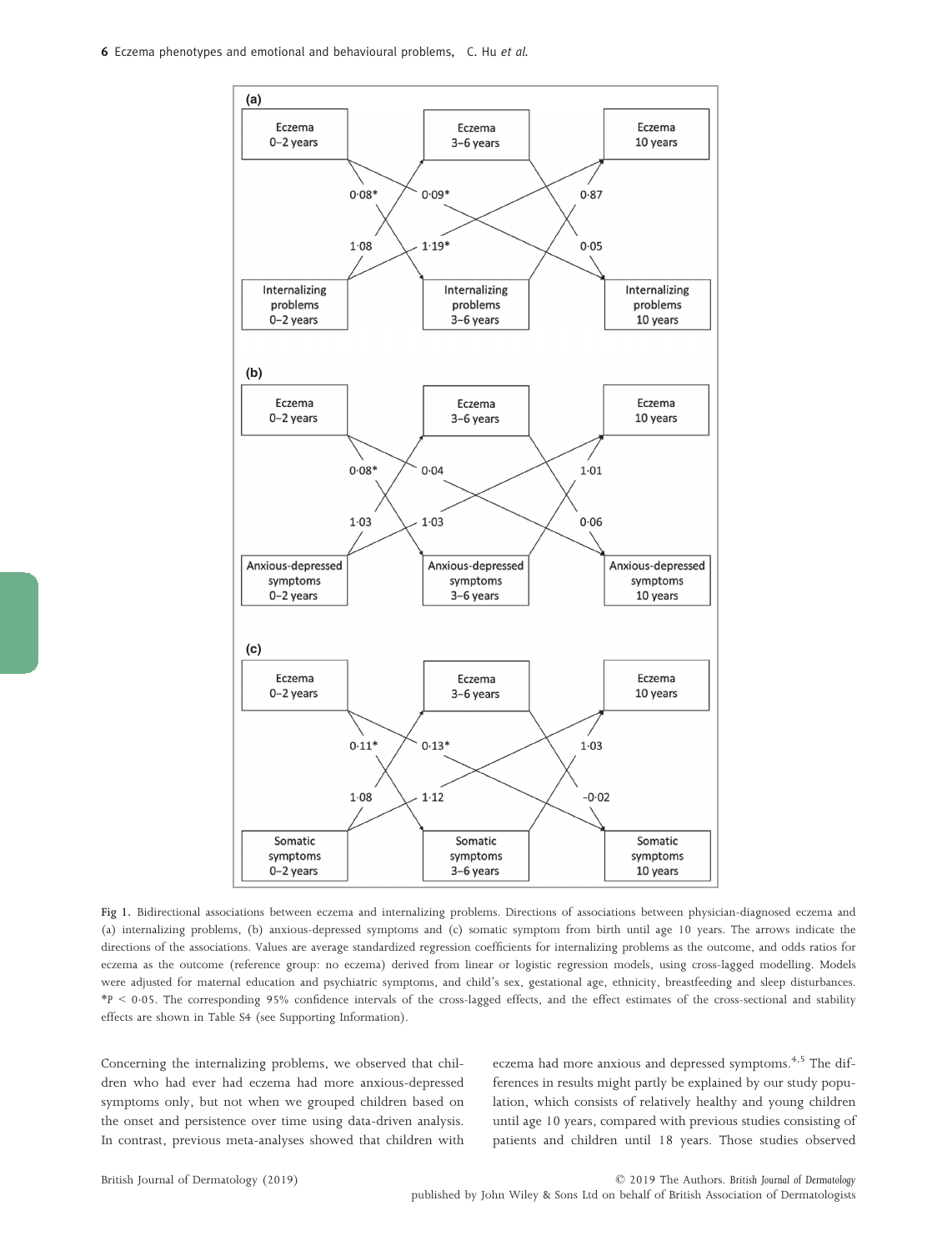

Fig 2. Bidirectional association between eczema and externalizing problems. Direction of associations between physician-diagnosed eczema and (a) externalizing problems, (b) aggressive behaviour symptoms and (c) attention problems from birth until age 10 years. The arrows indicate the directions of the associations. Values are average standardized regression coefficients for externalizing problems as the outcome and odds ratios for eczema as the outcome (reference group: no eczema) derived from linear or logistic regression models, using cross-lagged modelling. Models were adjusted for maternal education and psychiatric symptoms, and child's sex, gestational age, ethnicity, breastfeeding and sleep disturbances. \*P < 005. The corresponding 95% confidence intervals of the cross-lagged effects, and the effect estimates of the cross-sectional and stability effects are shown in Table S4 (see Supporting Information).

stronger effect estimates of eczema with anxious and depressed symptoms in adults compared with children.<sup>4</sup> Also, differences in sample size, definition of eczema and measurement tools for anxiety- and depression-related symptoms might have played a role.

Furthermore, we observed that all eczema phenotypes were most consistently associated with more somatic symptoms and attention problems at school age. Previous cohort studies using non-data-driven methods to define eczema phenotypes, such as grouping of children by researchers'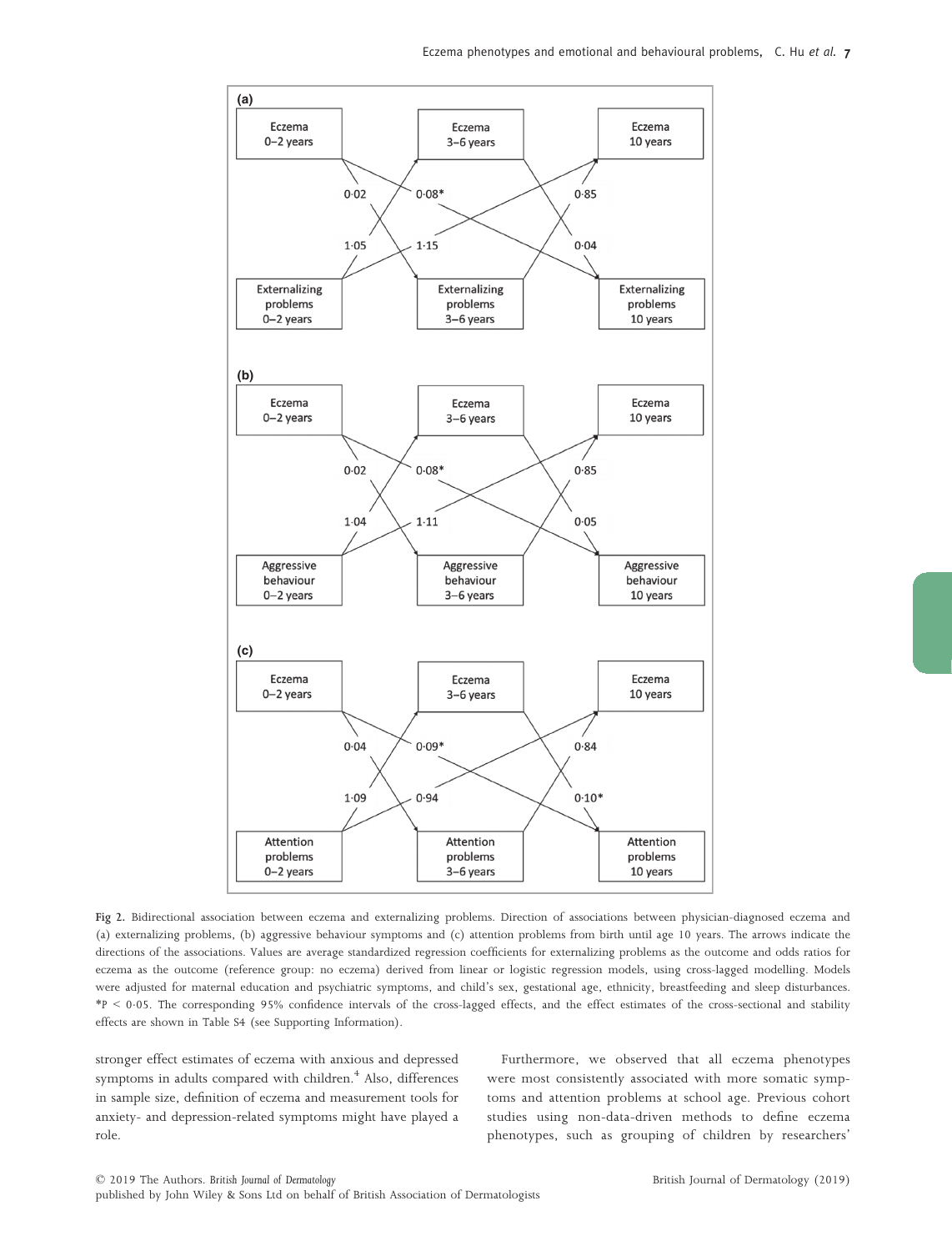experiences, observed that children with early-onset and persistent eczema had a higher risk of emotional and behavioural problems in preadolescence.<sup>4,9-11</sup> While data-driven analyses appear to be less biased, the best method to define eczema phenotypes depends on the study population, data distribution and availability, and specific research aim.

To the best of our knowledge, our study is the first to apply cross-lagged modelling for bidirectional analyses, and we observed that eczema until age 2 years was associated with more emotional and behavioural problems at school age more dominantly than reversely. These findings contribute to the disentanglement of the complex bidirectional relationship of eczema with emotional and behavioural problems and suggest that the directional effects are from early-life eczema to laterlife internalizing and externalizing problems rather than the reverse.

The modest effect sizes of the observed associations of eczema phenotypes with emotional and behavioural problems imply that, on a population-based level, most children with eczema are mentally healthy. However, the results might be different on an individual or hospital-based level. When we used subclinical cutoffs, the effect estimates were greater and consistent for the association of early transient eczema with the risk of emotional and behavioural problems. Therefore, part of our results are in line with the current European guidelines, suggesting that children with moderate or recurrent eczema should receive psychosomatic counselling. $23$ Future studies are needed to examine the role of such eczema treatment on the development of emotional and behavioural problems later in life, while taking severity and genetic susceptibility into account.

Several hypotheses exist on the relationship of eczema with emotional and behavioural problems. Eczema and related symptoms such as chronic itchiness, red patchy skin appearance and disturbed sleep could negatively affect mental health via social isolation, low self-image, lack of concentration and more irritability, and possibly also via low-grade inflammation and blood–brain barrier disruption.<sup>10,24–26</sup> Conversely, stress, as a proxy of these problems, could shift the balance towards type 2 T helper cells via the hypothalamic–pituitary–adrenal axis and sympathetic adrenomedullary system, leading to more susceptibility to atopic inflammation and diseases, resulting in a vicious cycle.<sup>7</sup>

Another explanation is based on shared pathogenesis between eczema and mental health disorders, as both skin cells and neurons originate from the ectoderm.<sup>27</sup> Shared common genetic variants were found for skin barrier defects and mental health disorders that are involved in both histamine and immune response regulation, and the dopaminergic system.<sup>28-32</sup> The immune system has been associated with many mental health disorders in adults, but the underlying pathways remain unclear.<sup>33</sup> Expression of proinflammatory factors in adults with atopic diseases and autism spectrum disorders was shown to disrupt the blood–brain barrier.<sup>34</sup> Therefore, chronic inflammation, specifically in early life when maturation of the nervous system and the immune system is still ongoing, might increase susceptibility for mental health disorders.

The strengths of this study are its prospective design with detailed, repeated information on eczema and emotional and behavioural problems, and the use of data-driven defined eczema phenotypes. By using sampling based on class assignment probabilities, we achieved less misclassification bias and more precise effect estimates. However, some methodological limitations need to be addressed. The exclusion of some children resulted in a selection towards a healthier and more affluent population. Secondly, reporting of emotional and behavioural problems by parents of children with eczema might be different from that by parents of children without eczema. We tried to minimize this misclassification by using validated questionnaires.<sup>15,35</sup> Thirdly, residual confounding might be present as not all factors associated with eczema and emotional and behavioural problems were measured or included in the analysis, such as severity of eczema, sleep problems in later life, and other (atopic) comorbidities. $10$  No information was available to determine the severity of cases of eczema. Fourthly, the clinical impact might be minimal due to the observed very modest effect sizes in Z-score differences and the use of subclinical cutoffs for the associations of eczema phenotypes with emotional and behavioural problems in this population-based study. Lastly, we cannot exclude that the observations from cross-lagged models might be the result of the natural course of the studied conditions.<sup>2,36</sup> However, crosslagged models take the natural course into account by adjusting for the stability effects.

In conclusion, all eczema phenotypes were very modestly associated with more somatic symptoms and attention problems at school age. Children with early transient eczema had more symptoms of aggressive behaviour. The very modest effect sizes of the observed associations of eczema phenotypes with emotional and behavioural problems imply that, on a population-based level, most children with eczema are mentally healthy. The directional effects occur from eczema in early life leading to internalizing and externalizing problems in later life, rather than the reverse. Therefore, future research should focus on the effect of early optimal eczema management on mental health disorders in children later in life.

### Acknowledgments

The Generation R Study is conducted by the Erasmus Medical Center in close collaboration with the School of Law and Faculty of Social Sciences of the Erasmus University Rotterdam; the Municipal Health Service Rotterdam area, Rotterdam; the Rotterdam Homecare Foundation, Rotterdam; and the Stichting Trombosedienst & Artsenlaboratorium Rijnmond (STAR-MDC), Rotterdam. We gratefully acknowledge the contribution of the children and parents, general practitioners, hospitals, midwives and pharmacies in Rotterdam. The Generation R Study is made possible by financial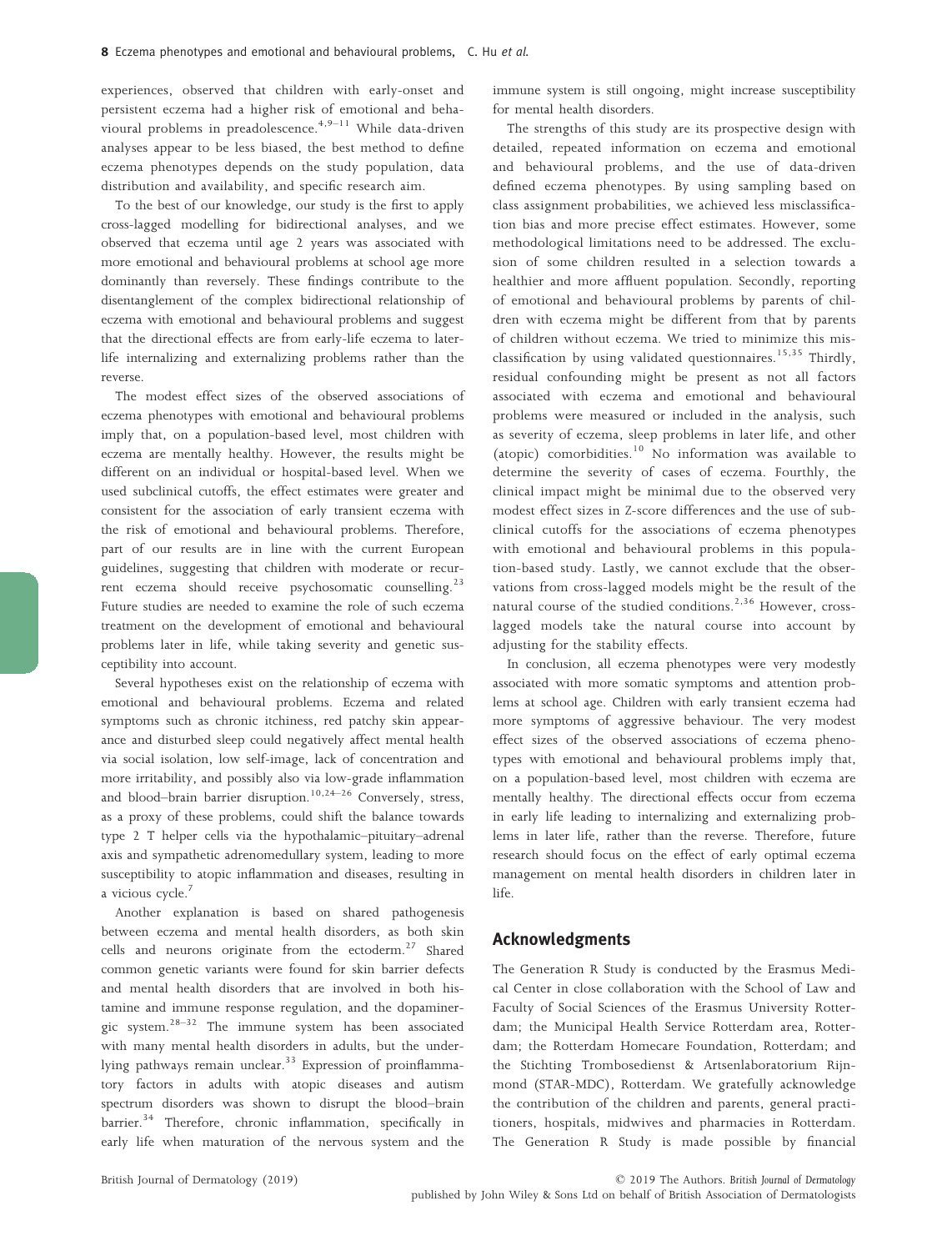support from the Erasmus Medical Center, Rotterdam, the Erasmus University Rotterdam and the Netherlands Organization for Health Research and Development. We would like to thank Ivonne P.M. Derks and Yllza Xerxa from the Generation R Study Group and Department of Child and Adolescent Psychiatry/Psychology at Erasmus MC, University Medical Center Rotterdam, for advice on the statistical analyses.

# References

- 1 Paternoster L, Standl M, Waage J et al. Multi-ancestry genome-wide association study of 21,000 cases and 95,000 controls identifies new risk loci for atopic dermatitis. Nat Genet 2015; 47:1449–56.
- 2 Deckert S, Kopkow C, Schmitt J. Nonallergic comorbidities of atopic eczema: an overview of systematic reviews. Allergy 2014; 69:37–45.
- 3 Chida Y, Hamer M, Steptoe A. A bidirectional relationship between psychosocial factors and atopic disorders: a systematic review and meta-analysis. Psychosom Med 2008; 70:102–16.
- 4 Ronnstad ATM, Halling-Overgaard AS, Hamann CR et al. Association of atopic dermatitis with depression, anxiety, and suicidal ideation in children and adults: a systematic review and meta-analysis. J Am Acad Dermatol 2018; 79:448–56.
- 5 Patel KR, Immaneni S, Singam V et al. Association between atopic dermatitis, depression, and suicidal ideation: a systematic review and meta-analysis. J Am Acad Dermatol 2019; 80:402–10.
- 6 Elbert NJ, Duijts L, den Dekker HT et al. Maternal psychiatric symptoms during pregnancy and risk of childhood atopic diseases. Clin Exp Allergy 2017; 47:509–19.
- 7 Elenkov IJ. Glucocorticoids and the Th1/Th2 balance. Ann N Y Acad Sci 2004; 1024:138–46.
- 8 Ahn HJ, Shin MK, Seo JK et al. Cross-sectional study of psychiatric comorbidities in patients with atopic dermatitis and nonatopic eczema, urticaria, and psoriasis. Neuropsychiatr Dis Treat 2019; 15:1469–78.
- 9 Mitchell AE. Bidirectional relationships between psychological health and dermatological conditions in children. Psychol Res Behav Manag 2018; 11:289–98.
- 10 Schans JV, Cicek R, de Vries TW et al. Association of atopic diseases and attention-deficit/hyperactivity disorder: a systematic review and meta-analyses. Neurosci Biobehav Rev 2017; <sup>74</sup>:139–48.
- 11 Schmitt J, Apfelbacher C, Chen CM et al. Infant-onset eczema in relation to mental health problems at age 10 years: results from a prospective birth cohort study (German Infant Nutrition Intervention plus). J Allergy Clin Immunol 2010; 125:404–10.
- 12 Teyhan A, Galobardes B, Henderson J. Child allergic symptoms and well-being at school: findings from ALSPAC, a UK cohort study. PLOS ONE 2015; 10:e0135271.
- 13 Hu C, Duijts L, Erler NS et al. Most associations of early-life environmental exposures and genetic risk factors poorly differentiate between eczema phenotypes: the Generation R Study. Br J Dermatol 2019; 181:1190–7.
- 14 Jaddoe VW, van Duijn CM, Franco OH et al. The Generation R Study: design and cohort update 2012. Eur J Epidemiol 2012; 27:739–56.
- 15 Achembach TM, Rescorla LA. Manual for the ASEBA School-age Forms & Profiles. Burlington, VT: University of Vermont, 2001.
- 16 Ivanova MY, Achenbach TM, Rescorla LA et al. Preschool psychopathology reported by parents in 23 societies: testing the

seven-syndrome model of the Child Behavior Checklist for ages 1.5–5. J Am Acad Child Adolesc Psychiatry 2010; 49:1215– 24.

- 17 Basten MM, Althoff RR, Tiemeier H et al. The dysregulation profile in young children: empirically defined classes in the Generation R study. J Am Acad Child Adolesc Psychiatry 2013; 52:841–50.
- 18 Derogatis LR, Melisaratos N. The Brief Symptom Inventory: an introductory report. Psychol Med 1983; 13:595–605.
- 19 Kooijman MN, Kruithof CJ, van Duijn CM et al. The Generation R Study: design and cohort update 2017. Eur J Epidemiol 2016; 31:1243–64.
- 20 van Buuren S, Groothuis-Oudshoorn K. mice: multivariate imputation by chained equations in R. J Stat Softw 2011; 45:1–67.
- 21 R Core Team. R: a Language and Environment for Statistical Computing. Vienna: R Foundation for Statistical Computing, 2018.
- 22 Muthén LK, Muthén BO. Mplus User's Guide, 8th edn. Los Angeles, CA: Muthén & Muthén, 2017.
- 23 Wollenberg A, Barbarot S, Bieber T et al. Consensus-based European guidelines for treatment of atopic eczema (atopic dermatitis) in adults and children: part II. J Eur Acad Dermatol Venereol 2018; 32:850–78.
- 24 Ramirez FD, Chen S, Langan SM et al. Association of atopic dermatitis with sleep quality in children. JAMA Pediatr 2019; 173: e190025.
- 25 Gregory AM, Sadeh A. Sleep, emotional and behavioral difficulties in children and adolescents. Sleep Med Rev 2012; 16:129–36.
- 26 Hurtado-Alvarado G, Domínguez-Salazar E, Pavon L et al. Bloodbrain barrier disruption induced by chronic sleep loss: low-grade inflammation may be the link. J Immunol Res 2016; 2016: 4576012.
- 27 Elshazzly M, Caban O. Embryology, central nervous system. In: StatPearls [Internet]. Treasure Island, FL: StatPearls Publishing, 2019. Available at:<https://www.ncbi.nlm.nih.gov/books/NBK526024> (last accessed 21 November 2019).
- 28 Wu J, Xiao H, Sun H et al. Role of dopamine receptors in ADHD: a systematic meta-analysis. Mol Neurobiol 2012; 45:605–20.
- 29 Mori T, Kabashima K, Fukamachi S et al. D1-like dopamine receptors antagonist inhibits cutaneous immune reactions mediated by Th2 and mast cells. J Dermatol Sci 2013; 71:37–44.
- 30 Nakagome K, Imamura M, Okada H et al. Dopamine D1-like receptor antagonist attenuates Th17-mediated immune response and ovalbumin antigen-induced neutrophilic airway inflammation. J Immunol 2011; 186:5975–82.
- 31 Stevenson J, Sonuga-Barke E, McCann D et al. The role of histamine degradation gene polymorphisms in moderating the effects of food additives on children's ADHD symptoms. Am J Psychiatry 2010; <sup>167</sup>:1108–15.
- 32 Casaca VI, Illi S, Klucker E et al. STAT6 polymorphisms are associated with neonatal regulatory T cells and cytokines and atopic diseases at 3 years. Allergy 2013; 68:1249–58.
- 33 Mondelli V, Vernon AC, Turkheimer F et al. Brain microglia in psychiatric disorders. Lancet Psychiatry 2017; 4:563–72.
- 34 Theoharides TC, Tsilioni I, Patel AB, Doyle R. Atopic diseases and inflammation of the brain in the pathogenesis of autism spectrum disorders. Transl Psychiatry 2016; 6:e844.
- 35 Silverberg JI, Patel N, Immaneni S et al. Assessment of atopic dermatitis using self-report and caregiver report: a multicentre validation study. Br J Dermatol 2015; 173:1400–4.
- 36 Polanczyk GV, Salum GA, Sugaya LS et al. Annual research review: a meta-analysis of the worldwide prevalence of mental disorders in children and adolescents. J Child Psychol Psychiatry 2015; 56:345–65.